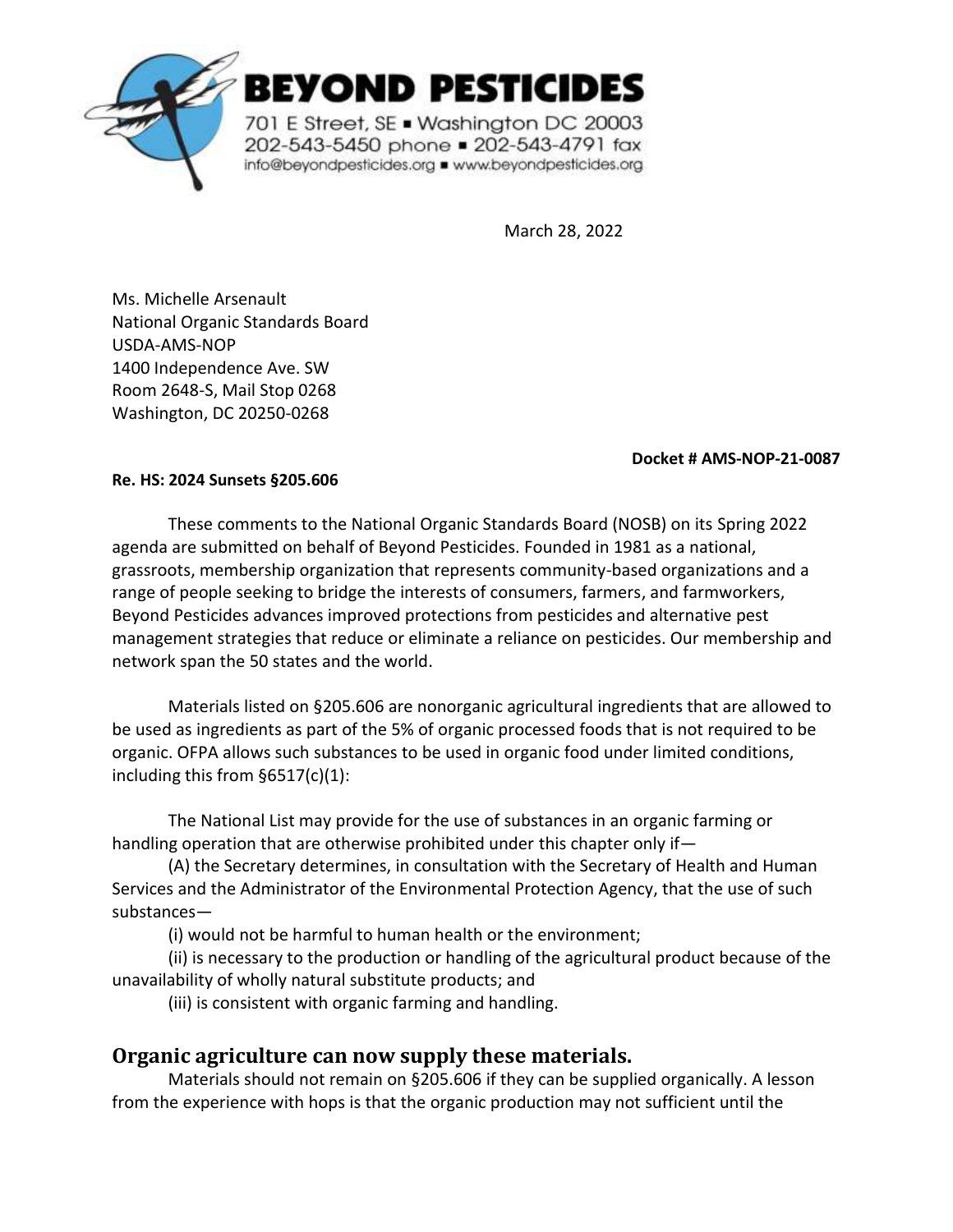demand is present. The Handling Subcommittee needs to ask the question of potential suppliers, "Could you supply the need if the organic form is required?"

The following comments contain information about pesticide use on particular nonorganic crops. This information is derived from the Beyond Pesticides web-based database *Eating with a Conscience*. 1

## **Pectin (non-amidated forms only) Reference: 205.606(s) Pectin (non-amidated forms only)**

The Technical Review for non-amidated low methoxyl pectin (LMP) states repeatedly that LMP is the result of a chemical process that demethyates high methoxyl pectin. Therefore, a listing on §205.606 should be limited to high methoxyl pectin (HMP), which is extracted from citrus peel and apple pomace. In reviewing the impact of the manufacture of HMP, the HS must consider the impacts of raising the non-organic crops used to produce it. The NOSB must identify barriers to producing pectin from organic sources.

## **Oranges**

**California Farmworker Poisonings, 1992–2010**: 508 reported (CA acreage: 180,000). These poisoning incidents only represent the tip of the iceberg because it only reflects reported incidents in one state. It is widely recognized that pesticide incidents are underreported and often misdiagnosed.

**Pesticide Tolerances —Health and Environmental Effects:** The database shows that while oranges grown with toxic chemicals show low pesticide residues on the finished commodity, there are 73 pesticides with established tolerance for oranges, 30 are acutely toxic creating a hazardous environment for farmworkers, 66 are linked to chronic health problems (such as cancer), 19 contaminate streams or groundwater, and 60 are poisonous to wildlife.

**Pollinator Impacts:** In addition to habitat loss due to the expansion of agricultural and urban areas, the database shows that there are 34 pesticides used on oranges that are considered toxic to honey bees and other insect pollinators. For more information on how to protect pollinators from pesticides, see Beyond Pesticides' BEE Protective webpage.

- This crop is dependent on pollinators.
- This crop is foraged by pollinators.

# **Apples**

**California Farmworker Poisonings, 1992–2010**: 104 reported (CA acreage: 17,500). These poisoning incidents only represent the tip of the iceberg because it only reflects reported incidents in one state. It is widely recognized that pesticide incidents are underreported and often misdiagnosed.

**Pesticide Tolerances —Health and Environmental Effects:** The database shows that while apples grown with toxic chemicals show low pesticide residues on the finished commodity, there are 109 pesticides with established tolerance for apples, 39 are acutely toxic

<sup>1</sup> [http://www.beyondpesticides.org/organicfood/conscience/index.php?pid=610.](http://www.beyondpesticides.org/organicfood/conscience/index.php?pid=610)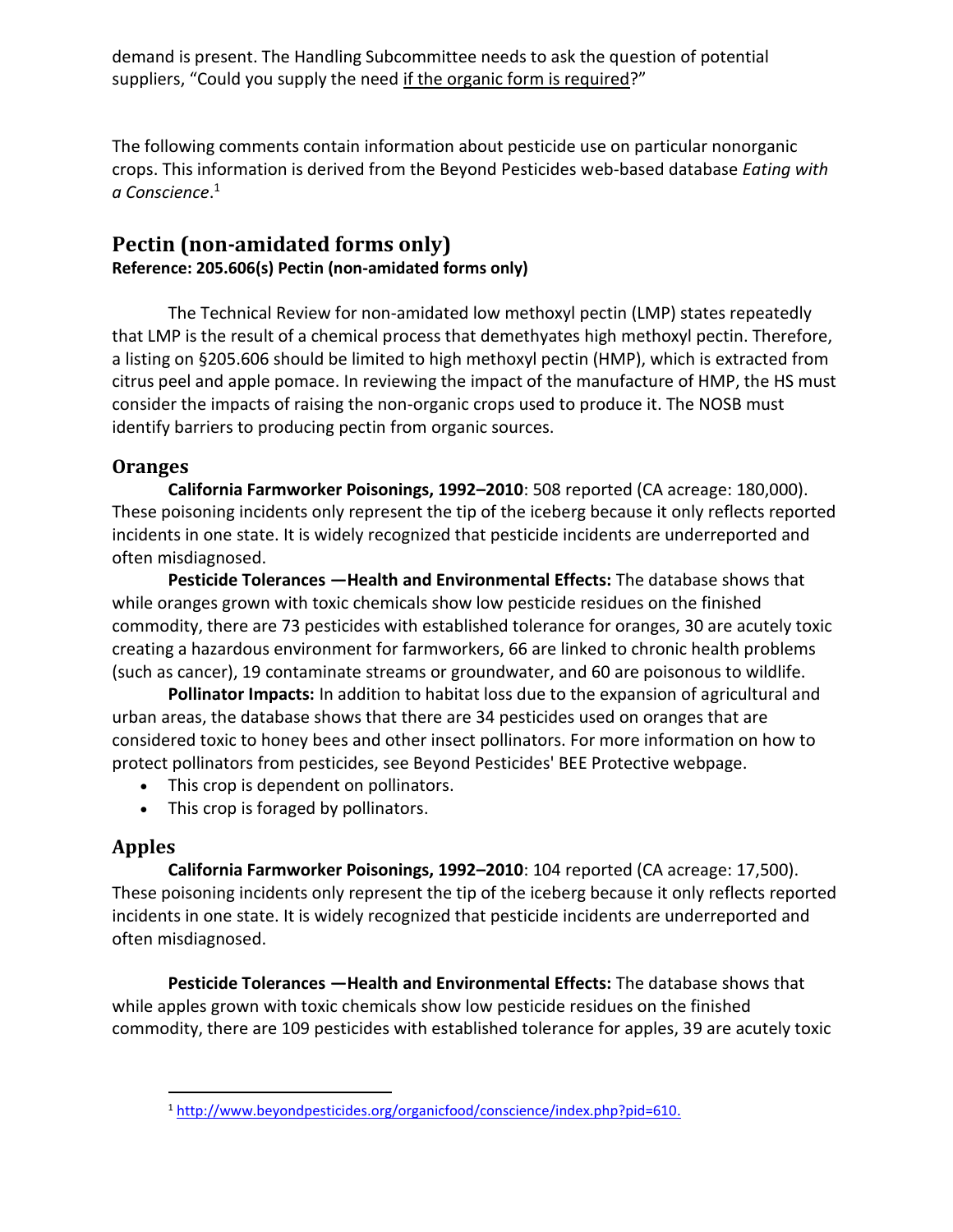creating a hazardous environment for farmworkers, 94 are linked to chronic health problems (such as cancer), 25 contaminate streams or groundwater, and 92 are poisonous to wildlife.

**Pollinator Impacts:** In addition to habitat loss due to the expansion of agricultural and urban areas, the database shows that there are 44 pesticides used on apples that are considered toxic to honey bees and other insect pollinators. For more information on how to protect pollinators from pesticides, see Beyond Pesticides' BEE Protective webpage.

- This crop is dependent on pollinators.
- This crop is foraged by pollinators.

A listing on §205.606 should be limited to high methoxyl pectin (HMP), which is extracted from citrus peel and apple pomace. The evaluation of high methoxl pectin must take into consideration the use of pesticides in the non-organic production of apples and oranges and the availability of organic fruit for this purpose, as well as the potential availability of organic pectin if the demand existed.

## **Conclusion**

A listing on §205.606 should be limited to high methoxyl pectin (HMP), which is extracted from citrus peel and apple pomace. In reviewing the impact of the manufacture of HMP, the HS must consider the impacts of raising the non-organic crops used to produce it. Since low methoxyl pectin (LMP) is synthetic because it is the result of a chemical process that demethyates high methoxyl pectin, it should be delisted and considered for listing on §205.605(b).

## **Casings, from processed intestines Reference: 205.606(a) casings, from processed intestines.**

The 2019 Technical Report on collagen gel, gelatin, and casings addresses the manufacture and use of casings. While it states that casings from organic animal sources are available, it does not address the question of whether they are or could be sufficient to meet the demand for casings for organic sausages. It also does not address the impacts of the chemical-intensive system that is necessary for nonorganic production of casings. The NOSB must identify the barriers to meeting the demand with organic casings.

Non-organic casings are made from the intestines of non-organic livestock. As a product of nonorganic livestock production, the HS must consider the impacts of the livestock production system that is the source of the casings. Conventional livestock production relies on chemically-intensive grain production and typically results in air and water pollution from concentrated animal feeding operations.

Non-organic livestock production is dependent on chemically-intensive production of corn and soybeans.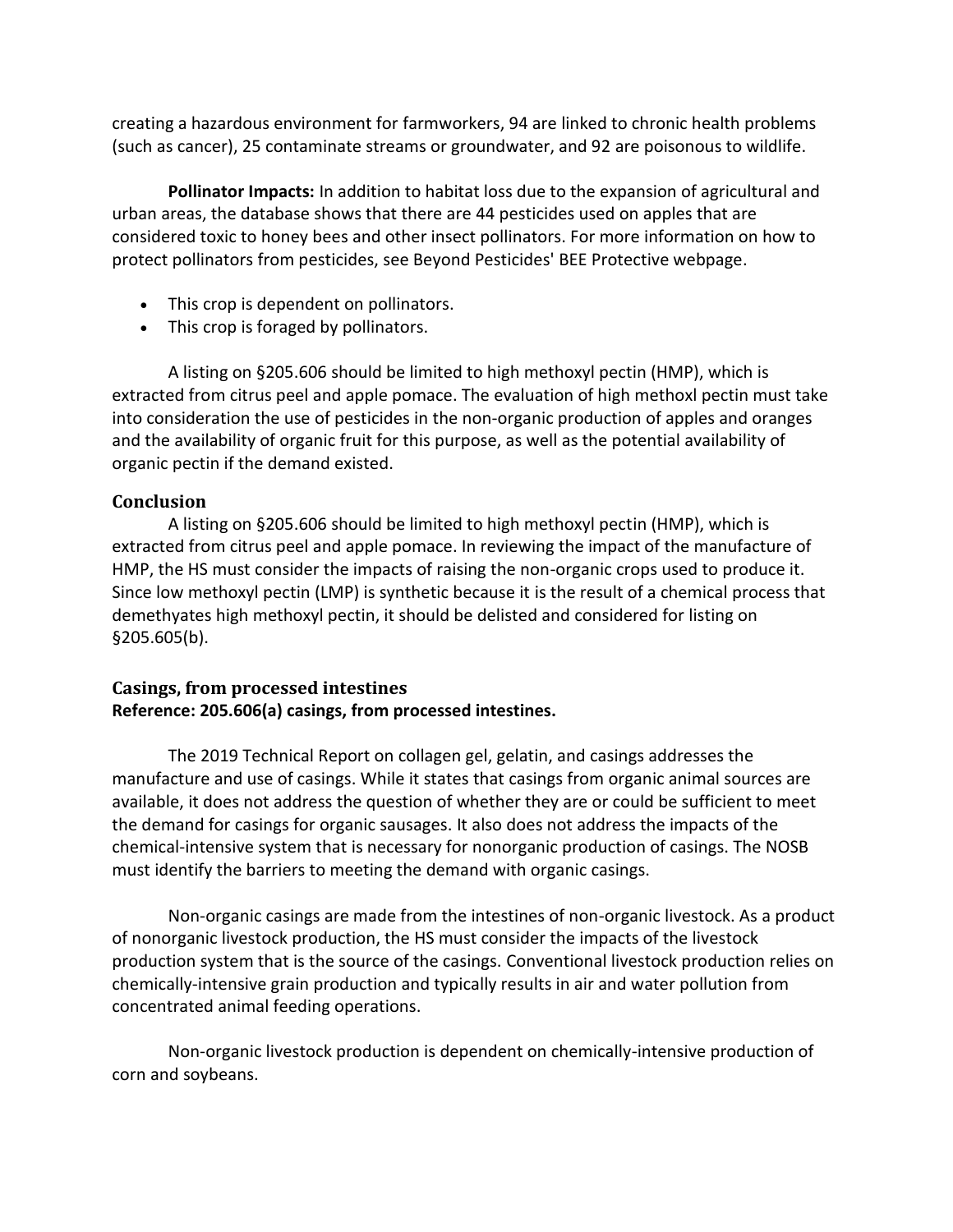## **Corn**

Non-organic corn production is an intensive user of pesticides and synthetic fertilizers. Most of the non-organic corn is also genetically modified.

**Pesticide Tolerances —Health and Environmental Effects:** The database shows that while field corn products grown with toxic chemicals show low pesticide residues on the finished commodity, there are 109 pesticides with established tolerance for field corn products. Of these, at least 39 are acutely toxic creating a hazardous environment for farmworkers, 98 are linked to chronic health problems (such as cancer), 38 contaminate streams or groundwater, and 88 are poisonous to wildlife.

**Pollinator Impacts:** In addition to habitat loss due to the expansion of agricultural and urban areas, the database shows that there are 40 pesticides used on field corn products that are considered toxic to honey bees and other insect pollinators. For more information on how to protect pollinators from pesticides, see Beyond Pesticides' BEE Protective webpage.

• This crop is foraged by pollinators.

## **Soybeans**

**California Farmworker Poisonings, 1992–2010**: 1 reported. This poisoning incident represents only the tip of the iceberg because it only reflects reported incidents in one state. It is widely recognized that pesticide incidents are underreported and often misdiagnosed.

**Pesticide Tolerances —Health and Environmental Effects**: The database shows that while soybeans grown with toxic chemicals show low pesticide residues on the finished commodity, there are 83 pesticides with established tolerance for soybeans, 38 are acutely toxic creating a hazardous environment for [farmworkers,](http://www.beyondpesticides.org/organicfood/conscience/farmworkers.php) 76 are linked to chronic health problems (such as cancer), 31 contaminate streams or groundwater, and 75 are poisonous to wildlife.

**Pollinator Impacts**: In addition to habitat loss due to the expansion of agricultural and urban areas, the database shows that there are 35 pesticides used on soybeans that are considered toxic to honey bees and other insect pollinators. For more information on how to protect pollinators from pesticides, see Beyond Pesticides' [BEE Protective webpage.](http://www.beeprotective.org/)

- This crop is dependent on pollinators.
- This crop is foraged by pollinators.
- •

In 2015, the Handling Subcommittee said, "Slaughterhouses do not separate certified organic and non-organic offal. Certified organic intestines from certified animals are not available commercially." Since organic meat producers do produce intestines, the NOSB should investigate the possibility of allowing them to profit from the production of organic intestines.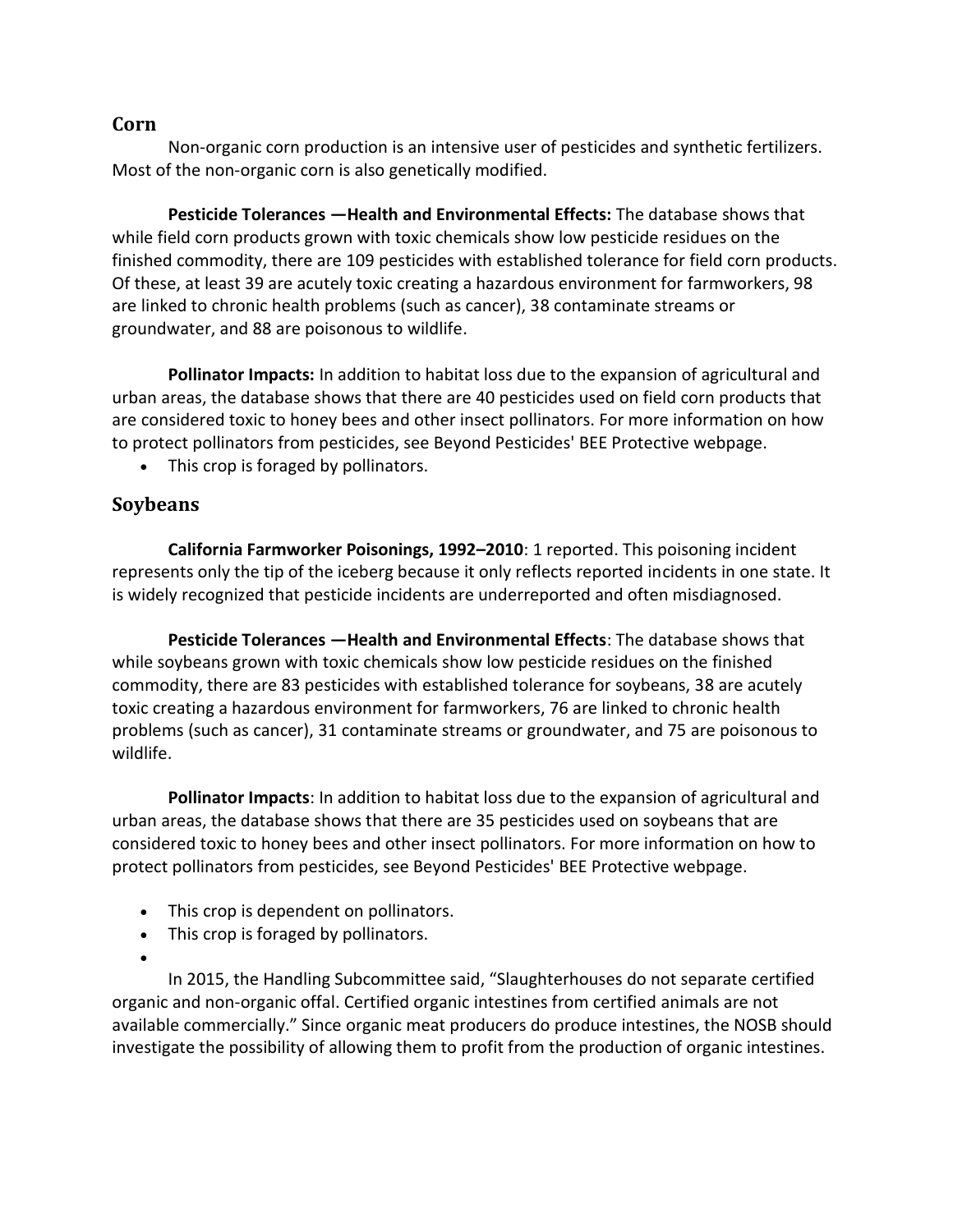#### **Conclusion**

The evaluation of casings from processed intestines must take into consideration the use of pesticides in the non-organic production of corn and soybeans and ensure that GMO grains are not used in producing organic products. The NOSB must consider the availability of organic intestines for this purpose, as well as the potential availability of casings if the demand was enhanced by removal of this listing. The NOSB should discuss ways to encourage the availability of organic casings and add an expiration date as a way of incentivizing the development of an organic alternative.

# **Potassium acid tartrate**

## **Reference: 205.606**

FDA regulations require that "potassium acid tartrate" be obtained as a byproduct of wine manufacture.<sup>2</sup> As such, the impacts of its production are very similar to those of tartaric acid.

## **Classification**

Potassium acid tartrate has been reclassified and is now on §205.606.

## **Environmental and health impacts**

Since potassium acid tartrate must be made from grape wine, the evaluation of tartaric acid must thus take into consideration the use of pesticides in the non-organic production of grapes and the availability of organic grape wine for this purpose, as well as the potential availability of potassium acid tartrate from organic grape wine if the demand existed. The following impacts are derived from the Beyond Pesticides web-based database *Eating with a Conscience*. 3

## **Grapes**

**California Farmworker Poisonings, 1992–2010**: 1,234 reported (CA acreage: 796,000). These poisoning incidents only represent the tip of the iceberg because they only reflect reported incidents in one state. It is widely recognized that pesticide incidents are underreported and often misdiagnosed.

**Pesticide Tolerances —Health and Environmental Effects:** The database shows that while grapes grown with toxic chemicals show low pesticide residues on the finished commodity, there are 124 pesticides with established tolerance for grapes, 38 are acutely toxic creating a hazardous environment for [farmworkers,](http://www.beyondpesticides.org/organicfood/conscience/farmworkers.php) 108 are linked to chronic health problems (such as cancer), 20 contaminate streams or groundwater, and 99 are poisonous to wildlife.

**Pollinator Impacts:** In addition to habitat loss due to the expansion of agricultural and urban areas, the database shows that there are 34 pesticides used on grapes that are considered toxic to honey bees and other insect pollinators. For more information on how to protect pollinators from pesticides, see Beyond Pesticides' [BEE Protective webpage.](http://www.beeprotective.org/)

• This crop is dependent on pollinators.

<sup>2</sup> Technical Review of Potassium Acid Tartrate, 2017. Lines 222-224.

<sup>3</sup> [http://www.beyondpesticides.org/resources/eating-with-a-conscience/choose-a-crop?foodid=19.](http://www.beyondpesticides.org/resources/eating-with-a-conscience/choose-a-crop?foodid=19)